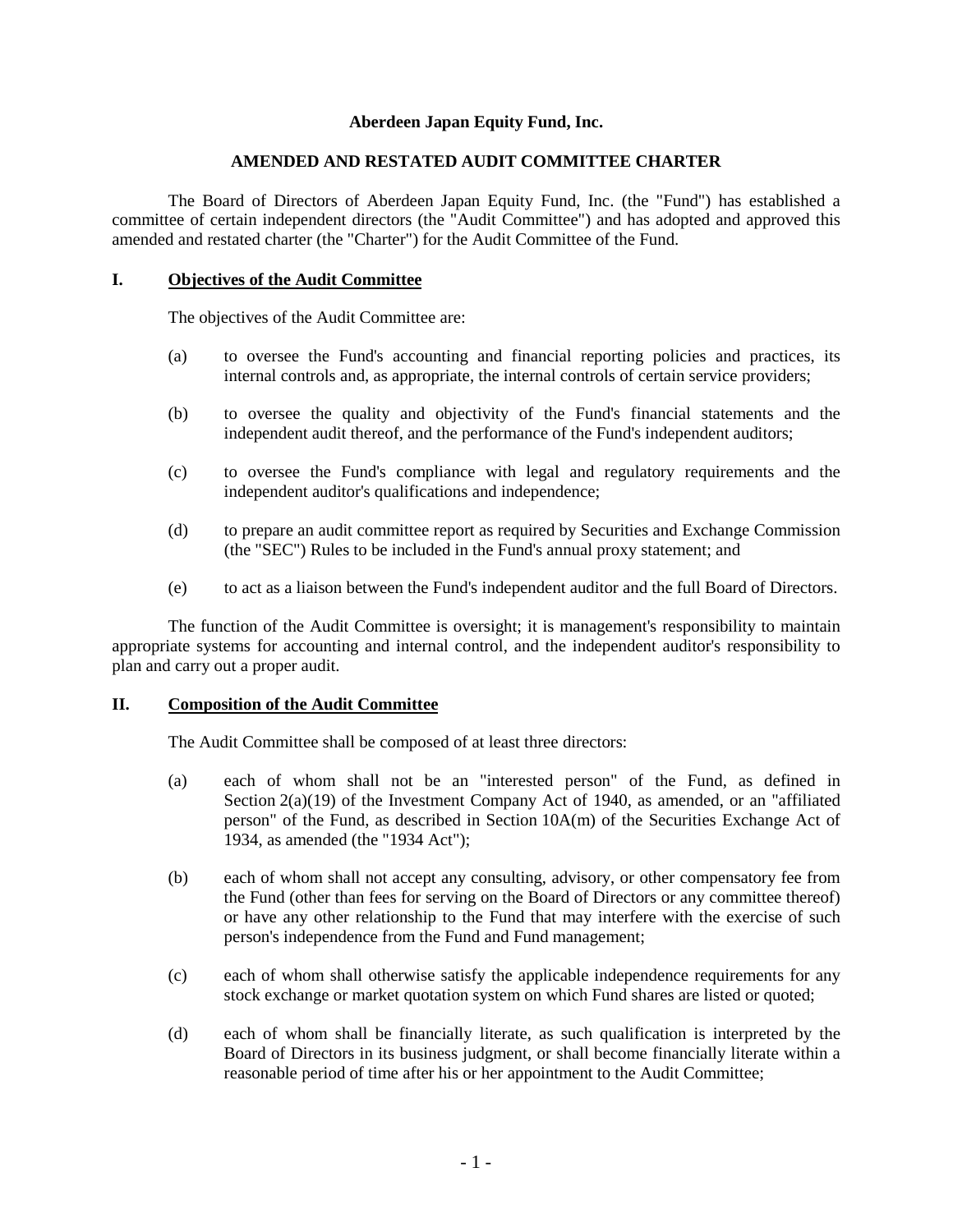- (e) at least one of whom shall have accounting or related financial management expertise as the Board of Directors interprets such qualification in its business judgment; and
- (f) No member of the Audit Committee may serve on the audit committees of more than three public companies, unless the Board of Directors determines that such simultaneous service would not impair the ability of such member effectively to serve on the Audit Committee. For the purposes of this determination, service on multiple audit committees within the same fund complex shall be counted as service on a single audit committee. The Fund shall disclose in its annual proxy statement any such determination.

The Audit Committee shall determine whether at least one member of the Audit Committee is an "audit committee financial expert" as defined in rules promulgated by the SEC under the Sarbanes-Oxley Act of 2002 and shall consider whether any member thereof serves on the audit committee of any other public companies.

## **III. Auditor Independence**

An independent public accounting firm may serve as the Fund's independent auditor only if it complies with all of the following independence requirements, subject to such exceptions, not prohibited by law, as the Audit Committee may allow.

The Fund's independent auditor shall: (i) at least annually, submit to the Audit Committee a certification of its independence consistent with Rule 3520 of the Public Company Accounting Oversight Board ("PCAOB"), delineating all relationships between the Fund's independent auditor and the Fund, and (ii) actively engage in a dialogue with the Audit Committee with respect to any disclosed relationships or services that may affect the objectivity and independence of such independent auditor, including relationships with or services provided to the Fund's other service providers. If the Audit Committee deems it appropriate, it may recommend that the Board of Directors take appropriate action in response to the report of the independent auditor to satisfy itself of the independence of the independent auditor.

### **IV. Prohibited Non-Audit Services**

Neither the Fund's independent auditor nor any person associated with the Fund's independent auditor may provide any of the following non-audit services to the Fund:

- (a) bookkeeping or other services relating to the accounting records or financial statements of the Fund;
- (b) financial information systems design and implementation;
- (c) appraisal or valuation services, fairness opinions, or contribution-in-kind reports;
- (d) actuarial services;
- (e) internal audit outsourcing services;
- (f) management functions or human resources;
- (g) broker or dealer, investment adviser, or investment banking services;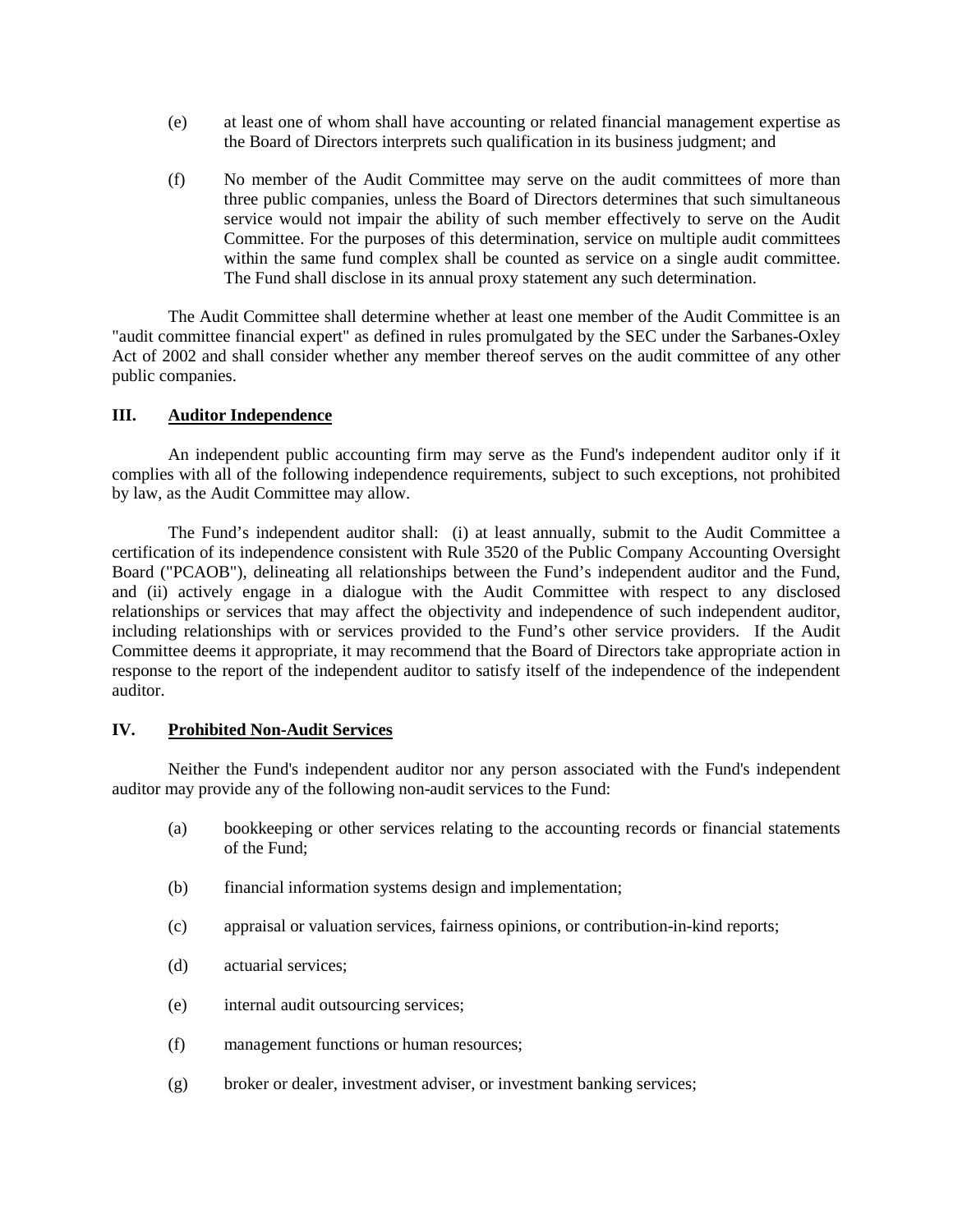- (h) legal and expert services unrelated to the audit; and
- (i) any other service that the PCAOB determines, by regulation, is impermissible.

### **V. Registration with PCAOB**

The Fund's independent auditor must be registered with the PCAOB or become registered when the PCAOB is prepared to accept registrations. Upon submission of an application form by the Fund's independent auditor to the PCAOB, the Audit Committee may request: (i) a copy of such application form; (ii) any material amendments to such application form; and (iii) the written findings of the PCAOB in connection with that Board's inspection of the Fund's independent auditor.

### **VI. Responsibilities and Duties of the Audit Committee**

To carry out its objectives, the Audit Committee shall have the following responsibilities:

- (a) to directly select, retain or terminate the Fund's independent auditor and determine its compensation;
- (b) to pre-approve all auditing services and non-auditing services, including tax services, to be provided to the Fund by the Fund's independent auditor; provided, however, that the pre-approval requirement with respect to the provision of non-auditing services to the Fund by the Fund's independent auditor may be waived by the Audit Committee under the circumstances described in the 1934 Act<sup>[\\*](#page-2-0)</sup>;
- (c) to meet with the Fund's independent auditor, including private meetings, as necessary, (i) to review the arrangements for and scope of the annual audit and any special audits; (ii) to discuss those matters required by Statement of Accounting Standards Nos. 61 and 90 and any matters of concern relating to the Fund's financial statements, including, without limitation, any adjustments to such statements recommended by the Fund's independent auditor, or other results of said audit(s); (iii) to consider with the Fund's independent auditor its comments with respect to the quality and accuracy of the Fund's accounting and financial reporting policies, procedures and internal accounting controls and management responses thereto, including, without limitation, the effect on the Fund of any recommendation of changes in accounting principles or practices by Fund management or the Fund's independent auditor; and (iv) to review the form of opinion the independent auditor renders to the Board and the Fund's stockholders;
- (d) to review and discuss the Fund's audited financial statements with the independent auditor;
- (e) to review and discuss the Fund's audited financial statements and semi-annual financial statements with Fund management;

<span id="page-2-0"></span>The Audit Committee may delegate to one or more designated members of the Audit Committee the authority to grant such pre-approvals; provided, however, that the Audit Committee shall not delegate preapproval of the audit required by the 1934 Act. The decisions of any member or members of the Audit Committee to whom such authority has been given shall be reported to the full Audit Committee at each of its scheduled meetings.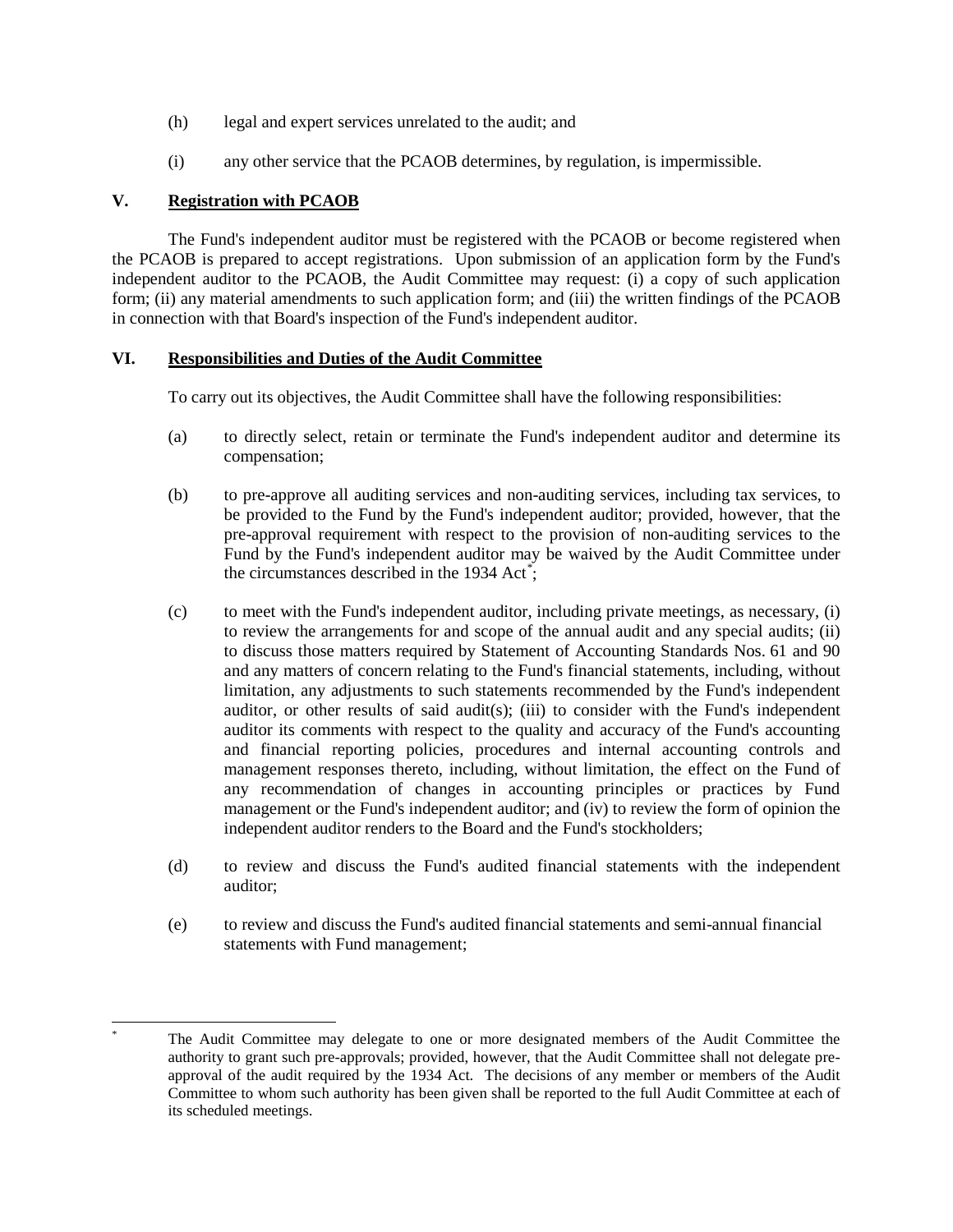- (f) to cause to be prepared and to review and submit any report, including any recommendation of the Audit Committee, required by SEC Rules to be included in the Fund's annual proxy statement;
- (g) to review legal and regulatory matters presented by counsel and the Fund's independent auditor that may have a material impact on the Fund's financial statements;
- (h) to investigate improprieties or suspected improprieties in Fund operations;
- (i) to review the Fund's process for monitoring compliance with investment restrictions, applicable laws and regulations, and with the code of ethics;
- (j) to establish procedures for: (i) the receipt, retention, and treatment of complaints received by the Fund regarding accounting, internal accounting controls, or auditing matters; and (ii) the confidential, anonymous submission of concerns by employees and officers of the Fund regarding questionable accounting or auditing matters;
- (k) to receive and consider specific representations from the Fund's independent auditor with respect to the independence of such auditor, audit partner rotation, and conflicts of interest described in Section 10A(l) of the 1934 Act, and to consider whether the provision of any non-audit services to the Fund by the Fund's independent auditor as described in Section VI(b) of this Charter is compatible with maintaining the independence of the Fund's auditor;
- (l) to assist the Fund, if necessary, in preparing any written affirmation or written certification required to be filed with any stock exchange on which Fund shares are listed;
- (m) to discuss with Fund management and the Fund's independent auditor policies with respect to risk assessment and risk management and the quality and adequacy of the Fund's internal controls and processes that could materially affect the Fund's financial statements and financial reporting;
- (n) to establish and administer policies and procedures relating to: (i) the hiring of employees or former employees of the Fund's independent auditor; and (ii) the resolution of any disagreements between Fund management and the Fund's independent auditor regarding accounting and/or financial reporting policies and procedures;
- (o) to receive reports from the Fund's principal executive officer and the principal financial officer, or persons performing similar functions, regarding: (i) all significant deficiencies in the design or operation of Fund internal controls that could adversely affect the Fund's ability to record, process, summarize, and report financial data and have identified for the Fund's independent auditor any material weaknesses in internal controls; (ii) any fraud, whether or not material, that involves Fund management or other employees who have a significant role in the Fund's internal controls; and (iii) whether or not there were significant changes in the Fund's internal controls or in other factors that could significantly affect the Fund's internal controls subsequent to the date of their evaluation, including any corrective actions with regard to significant deficiencies and material weaknesses;
- (p) to obtain and review a report by the independent auditor provided at least annually describing: (i) the firm's internal quality-control procedures; (ii) any material issues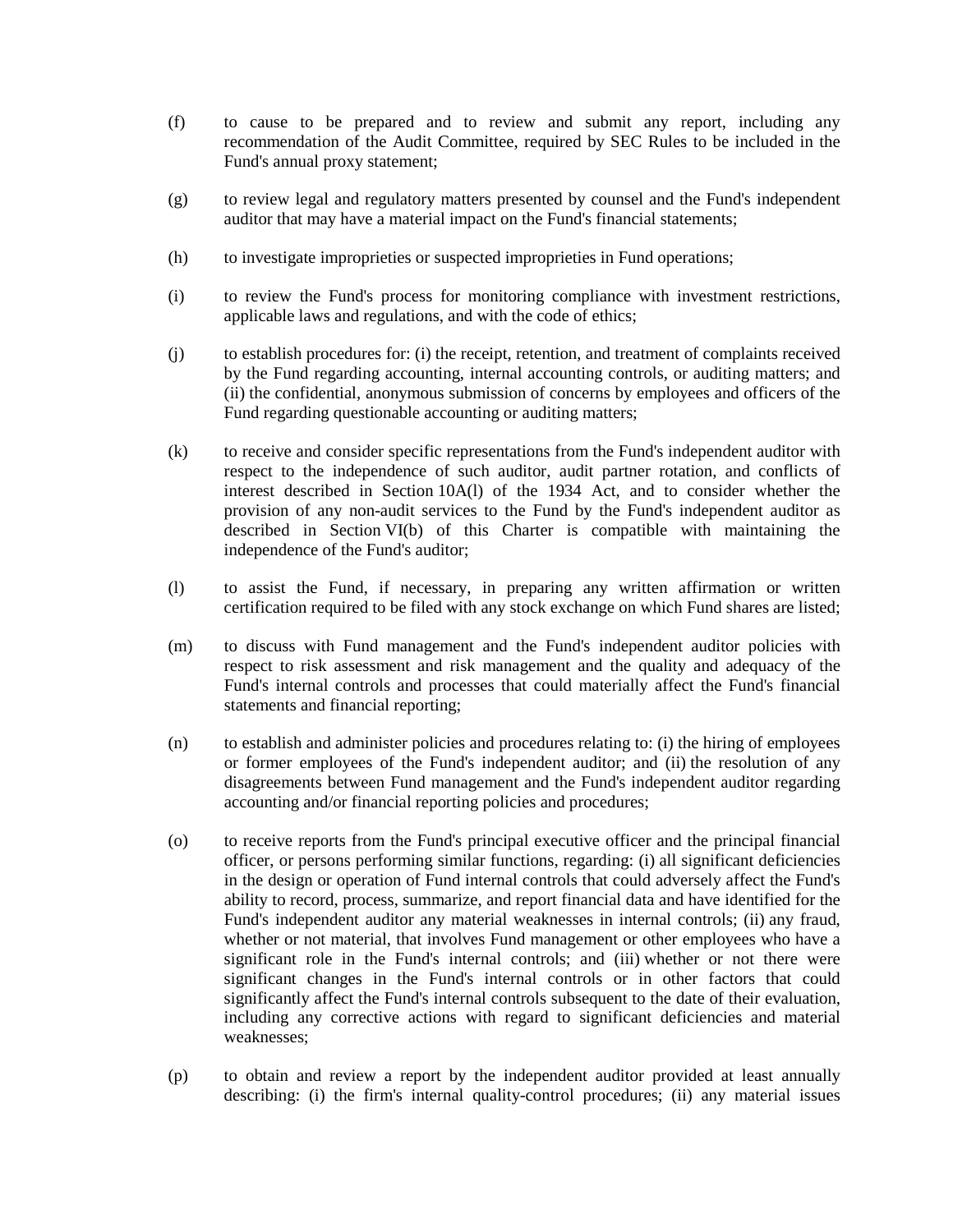raised by the most recent internal quality-control review, or peer review, of the firm, or by any inquiry or investigation by government or professional authorities within the preceding five years, respecting one or more independent audits carried out by the firm, and any steps taken to deal with any such issues; and (iii) all relationships between the independent auditors and the Fund;

- (q) to report its activities to the full Board on a regular basis and to make such recommendations with respect to the above and other matters as the Audit Committee may deem necessary or appropriate;
- (r) to provide an annual performance evaluation of the Audit Committee;
- (s) to review this Charter at least annually and recommend any changes to the full Board of Directors; and
- (t) to perform such other functions consistent with this Charter, the Fund's Articles of Incorporation, the Fund's By-laws, and applicable law, as the Audit Committee or the Board of Directors deems necessary or appropriate.

In fulfilling their responsibilities under this Charter, it is recognized that members of the Audit Committee are not full-time employees of the Fund. As such, it is not the duty or responsibility of the Audit Committee or its members to conduct "field work" or other types of auditing or accounting reviews or procedures. Each member of the Audit Committee shall be entitled to rely on (i) the integrity of those persons and organizations inside and outside the Fund from which the Audit Committee receives information and (ii) the accuracy of the financial and other information provided to the Audit Committee by such persons or organizations, absent actual knowledge to the contrary (which actual knowledge shall be promptly reported to the Board of Directors).

Fund management is responsible for maintaining appropriate systems for accounting. The Fund's independent auditor is responsible for conducting a proper audit of the Fund's annual financial statements and is ultimately accountable to the Audit Committee. The Audit Committee has the ultimate authority and responsibility to select (subject, if applicable, to stockholder approval) and evaluate the Fund's independent auditor, to determine the compensation of the Fund's independent auditor and, where appropriate, to replace the Fund's independent auditor.

## **VII. Meetings of the Audit Committee**

The Audit Committee shall meet on a regular basis, generally twice per year, and is empowered to hold special meetings as circumstances require. The Audit Committee shall regularly meet with the Treasurer or the Assistant Treasurer of the Fund and, as appropriate, with representatives of the investment management company, administrator and other service providers responsible for financial reporting and controls. Members of the Audit Committee may participate in a meeting of the Audit Committee by means of conference call or similar communications equipment by means of which all persons participating in such meeting can hear each other.

# **VIII. Authority to Engage Advisers; Funding**

The Audit Committee shall have the resources and authority appropriate to discharge its responsibilities, including the authority to retain special counsel and other experts or consultants, as the Audit Committee determines is necessary to carry out its duties. The Fund shall provide for appropriate funding, as determined by the Audit Committee, for payment of: (i) compensation to the Fund's